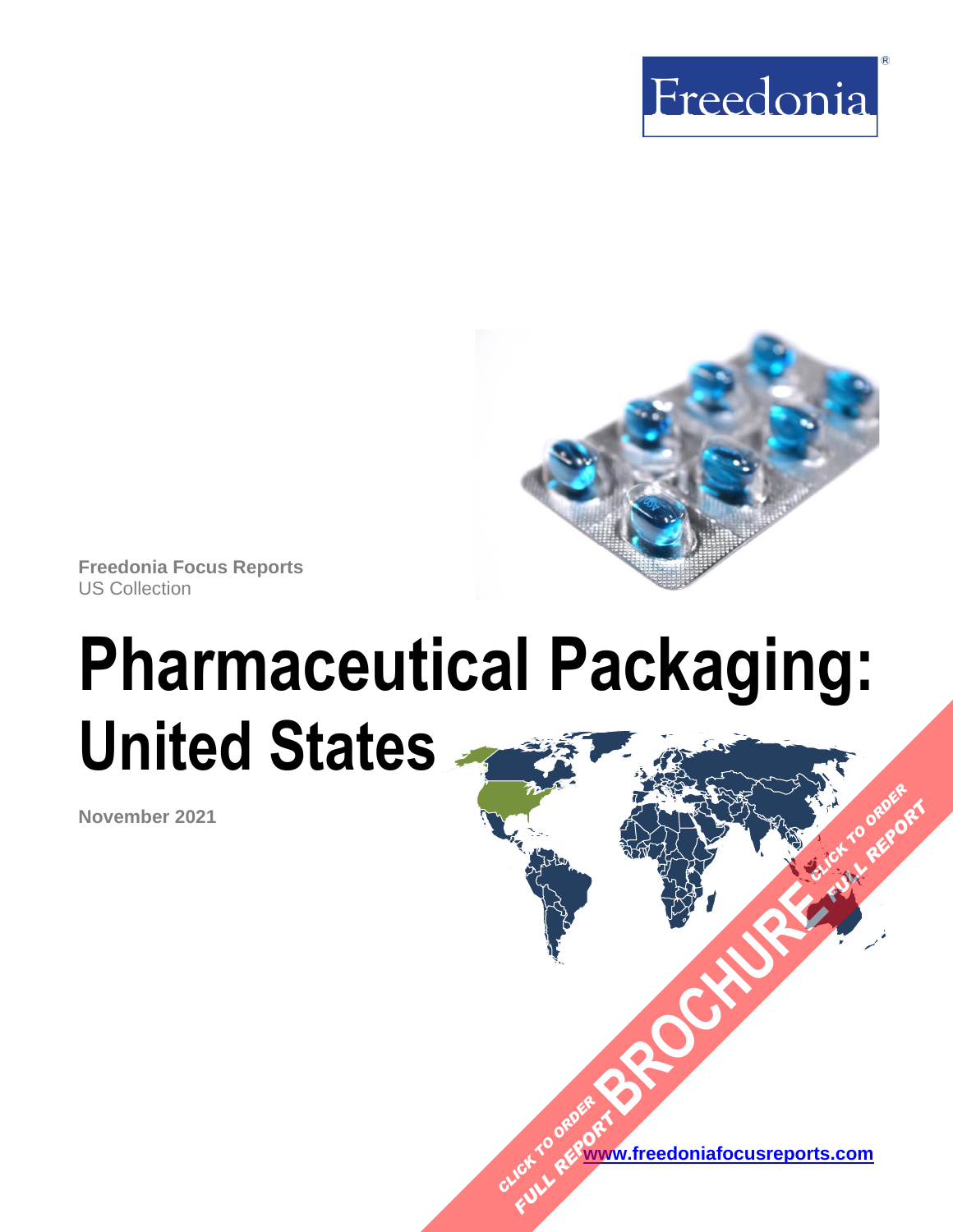# **Table of Contents**

|  | 1. Highlights                                            | 3              |
|--|----------------------------------------------------------|----------------|
|  | 2. Market Environment                                    | 4              |
|  | <b>Historical Trends</b>                                 | 4              |
|  | Key Economic Indicators                                  | 6              |
|  | COVID-19 Impact on the Pharmaceutical Packaging Industry | $\overline{7}$ |
|  | <b>Regulatory Factors</b>                                | 9              |
|  | <b>Pharmaceutical Industry Trends</b>                    | 11             |
|  | North America Regional Outlook                           | 12             |
|  | 3. Segmentation & Forecasts                              | 14             |
|  | Products                                                 | 14             |
|  | Bottles & Jars                                           | 16             |
|  | <b>Blister Packaging</b>                                 | 17             |
|  | <b>Boxes &amp; Cartons</b>                               | 18             |
|  | Prefillable Syringes                                     | 19             |
|  | Parenteral Vials & Ampuls                                | 20             |
|  | <b>Prefillable Inhalers</b>                              | 21             |
|  | Pouches                                                  | 21             |
|  | <b>IV Containers</b>                                     | 22             |
|  | Tubes                                                    | 22             |
|  | <b>Other Packaging</b>                                   | 23             |
|  | 4. Industry Structure                                    | 24             |
|  | <b>Industry Characteristics</b>                          | 24             |
|  | <b>Market Leaders</b>                                    | 25             |
|  | Amcor                                                    | 26             |
|  | <b>BD</b>                                                | 26             |
|  | <b>West Pharmaceutical Services</b>                      | 27             |
|  | 5. About This Report                                     | 29             |
|  | Scope                                                    | 29             |
|  | Sources                                                  | 30             |
|  | <b>Industry Codes</b>                                    | 30             |
|  | Freedonia Methodology                                    | 30             |
|  | Resources                                                | 32             |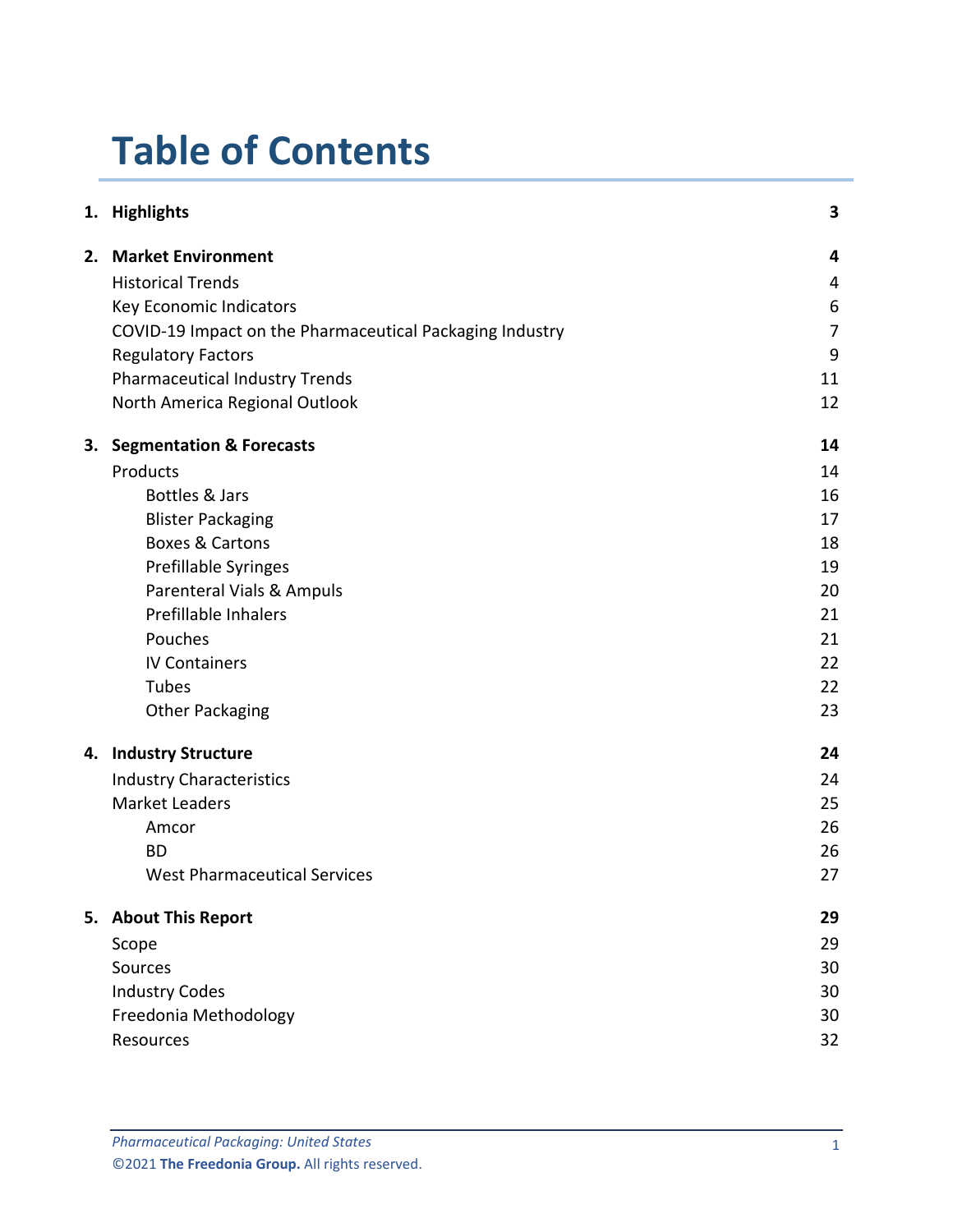# **List of Tables & Figures**

| Figure 1   Key Trends in US Pharmaceutical Packaging Demand, 2020 - 2025                | 3  |
|-----------------------------------------------------------------------------------------|----|
| Figure 2   US Pharmaceutical Packaging Demand Trends, 2010 - 2020                       | 5. |
| Table 1   Key Indicators for US Pharmaceutical Packaging Demand, 2010 - 2025 (US\$ bil) | 6  |
| Figure 3   North America Pharmaceutical Packaging Demand by Country, 2020 (%)           | 12 |
| Figure 4   US Pharmaceutical Packaging Demand by Product, 2010 - 2025 (US\$ bil)        | 14 |
| Table 2   US Pharmaceutical Packaging Demand by Product, 2010 - 2025 (US\$ mil)         | 15 |
| Figure 5   US Pharmaceutical Packaging Demand by Product, 2010 - 2025 (%)               | 23 |
| Table 3   Selected Suppliers to the US Pharmaceutical Packaging Merchant Market         | 25 |
| Table 4   NAICS & SIC Codes Related to Pharmaceutical Packaging                         | 30 |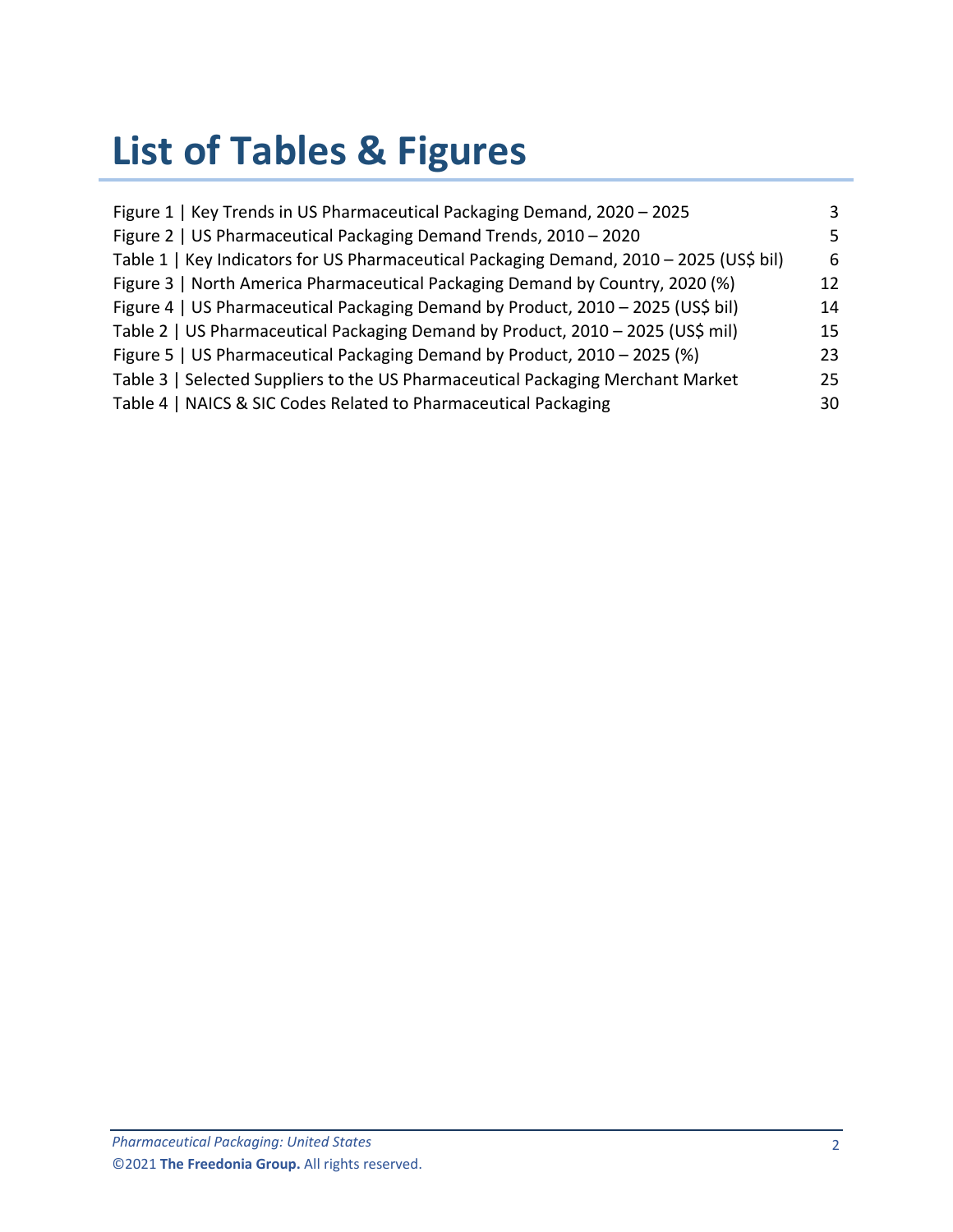## <span id="page-3-0"></span>**5. About This Report**

## <span id="page-3-1"></span>**Scope**

This report forecasts to 2025 US pharmaceutical packaging demand in nominal US dollars at the manufacturer level. Total demand is segmented by product in terms of:

- bottles and jars
- blister packaging
- boxes and cartons
- prefillable syringes
- parenteral vials and ampuls
- prefillable inhalers
- pouches
- IV containers
- tubes
- other products such as prescription containers, strip packs, and liquid medication cups

To illustrate historical trends, total demand and the various segments are reported at fiveyear intervals for 2010, 2015, and 2020.

Pharmaceutical caps and closures, labels, and packaging accessories are excluded unless otherwise stated. For the purposes of this report, pharmaceutical packaging demand is defined as the value of finished packaging products sold by merchant companies and produced or assembled internally by pharmaceutical manufacturers and contract packaging firms.

Demand for blister packaging in this report includes not only the blister component itself but also the value of the secondary folding carton, shrink wrap, and other accessories (such as tamper-evident seals or packaging inserts). In other words, it is the cost of a finished package to the drug maker (whether it is produced internally or by contract packaging firms). The blister component of the package is generally not used on its own without secondary packaging. As such, demand for boxes and cartons used in the blister packaging is excluded from secondary packaging data to avoid double counting.

US statistics for pharmaceutical packaging products include sales and production activities in Puerto Rico. Most major multinational drug makers operate one or more production facilities and consume a significant volume of packaging in that territory. In 2020, Puerto Rico accounted for approximately 40% of the value of US pharmaceutical shipments and a comparable level of pharmaceutical packaging demand.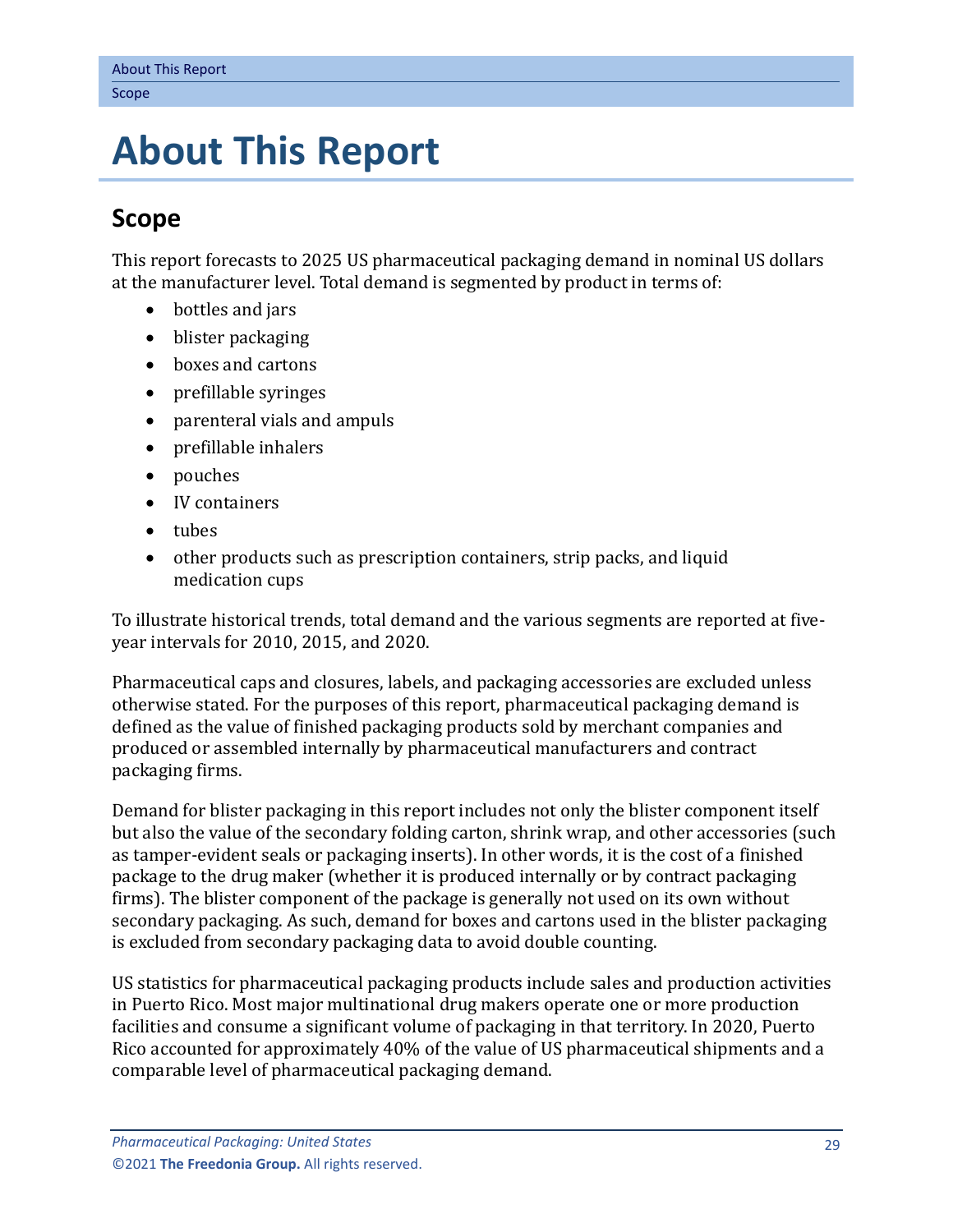| About This Report     |  |  |
|-----------------------|--|--|
| Freedonia Methodology |  |  |

Key macroeconomic indicators are also provided with quantified trends. Other various topics, including profiles of pertinent leading companies, are covered in this report. A full outline of report items by page is available in the Table of Contents.

## <span id="page-4-0"></span>**Sources**

*Pharmaceutical Packaging: United States* (FF30018) is based on *[Global Pharmaceutical](http://www.freedoniagroup.com/DocumentDetails.aspx?ReferrerId=FL-FOCUS&studyid=4215)  [Packaging,](http://www.freedoniagroup.com/DocumentDetails.aspx?ReferrerId=FL-FOCUS&studyid=4215)* a comprehensive industry study published by The Freedonia Group. Reported findings represent the synthesis and analysis of data from various primary, secondary, macroeconomic, and demographic sources, such as:

- firms participating in the industry, and their suppliers and customers
- government/public agencies
- intergovernmental and non-governmental organizations
- trade associations and their publications
- the business and trade press
- indicator forecasts by The Freedonia Group
- the findings of other reports and studies by The Freedonia Group

Specific sources and additional resources are listed in the Resources section of this publication for reference and to facilitate further research.

## <span id="page-4-1"></span>**Industry Codes**

<span id="page-4-3"></span>

| Table 4   NAICS & SIC Codes Related to Pharmaceutical Packaging |                                                                          |                                           |                                       |
|-----------------------------------------------------------------|--------------------------------------------------------------------------|-------------------------------------------|---------------------------------------|
| <b>NAICS/SCIAN 2017</b>                                         |                                                                          | <b>SIC</b>                                |                                       |
| North American Industry Classification System                   |                                                                          | <b>Standard Industrial Classification</b> |                                       |
| 322211                                                          | Corrugated and solid fiber box manufacturing                             | 2652                                      | Setup paperboard boxes                |
| 322212                                                          | Folding paperboard box manufacturing                                     | 2653                                      | Corrugated and solid fiber boxes      |
| 326111                                                          | Plastics bag and pouch manufacturing                                     | 2657                                      | Folding paperboard boxes              |
| 326112                                                          | Plastics packaging film and sheet (including<br>laminated) manufacturing | 2671                                      | Paper; Coated and Laminated Packaging |
| 326160                                                          | Plastics bottle manufacturing                                            | 2674                                      | Uncoated Paper and Multiwall Bags     |
| 327213                                                          | Glass container manufacturing                                            | 3085                                      | Plastics bottles                      |
|                                                                 |                                                                          | 3221                                      | Glass containers                      |

Source: US Census Bureau

## <span id="page-4-2"></span>**Freedonia Methodology**

The Freedonia Group, a subsidiary of MarketResearch.com, has been in business for more than 30 years and in that time has developed a comprehensive approach to data analysis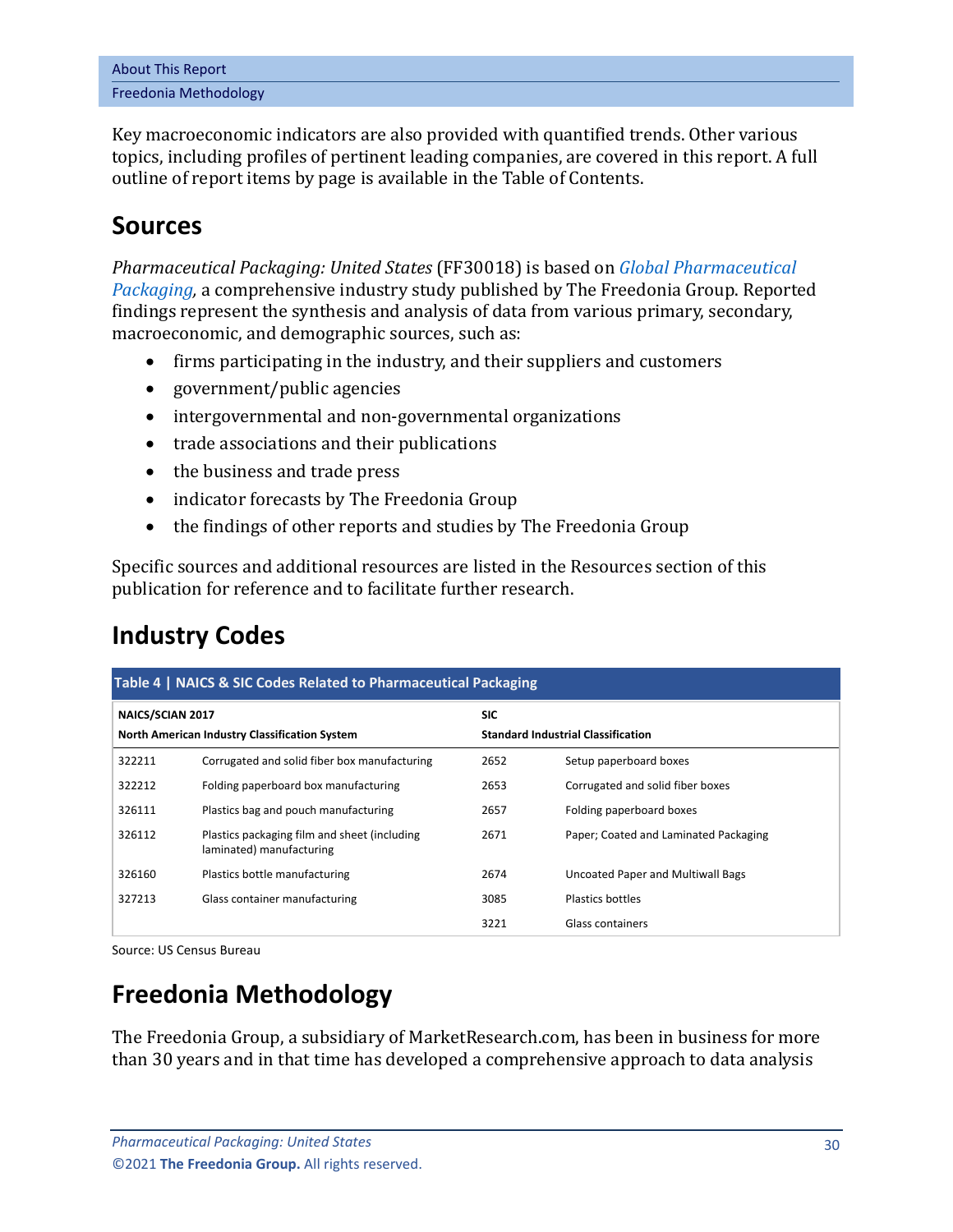| About This Report     |  |  |
|-----------------------|--|--|
| Freedonia Methodology |  |  |

that takes into account the variety of industries covered and the evolving needs of our customers.

Every industry presents different challenges in market sizing and forecasting, and this requires flexibility in methodology and approach. Freedonia methodology integrates a variety of quantitative and qualitative techniques to present the best overall picture of a market's current position as well as its future outlook: When published data are available, we make sure they are correct and representative of reality. We understand that published data often have flaws either in scope or quality, and adjustments are made accordingly. Where no data are available, we use various methodologies to develop market sizing (both top-down and bottom-up) and then triangulate those results to come up with the most accurate data series possible. Regardless of approach, we also talk to industry participants to verify both historical perspective and future growth opportunities.

Methods used in the preparation of Freedonia market research include, but are not limited to, the following activities: comprehensive data mining and evaluation, primary research, consensus forecasting and analysis, ratio analysis using key indicators, regression analysis, end use growth indices and intensity factors, purchase power parity adjustments for global data, consumer and end user surveys, market share and corporate sales analysis, product lifespan analysis, product or market life cycle analysis, graphical data modeling, long-term historical trend analysis, bottom-up and top-down demand modeling, and comparative market size ranking.

Freedonia quantifies trends in various measures of growth and volatility. Growth (or decline) expressed as an average annual growth rate (AAGR) is the least squares growth rate, which takes into account all available datapoints over a period. The volatility of datapoints around a least squares growth trend over time is expressed via the coefficient of determination, or  $r^2$ . The most stable data series relative to the trend carries an  $r^2$  value of 1.0; the most volatile – 0.0. Growth calculated as a compound annual growth rate (CAGR) employs, by definition, only the first and last datapoints over a period. The CAGR is used to describe forecast growth, defined as the expected trend beginning in the base year and ending in the forecast year. Readers are encouraged to consider historical volatility when assessing particular annual values along the forecast trend, including in the forecast year.

## **Copyright & Licensing**

The full report is protected by copyright laws of the United States of America and international treaties. The entire contents of the publication are copyrighted by The Freedonia Group.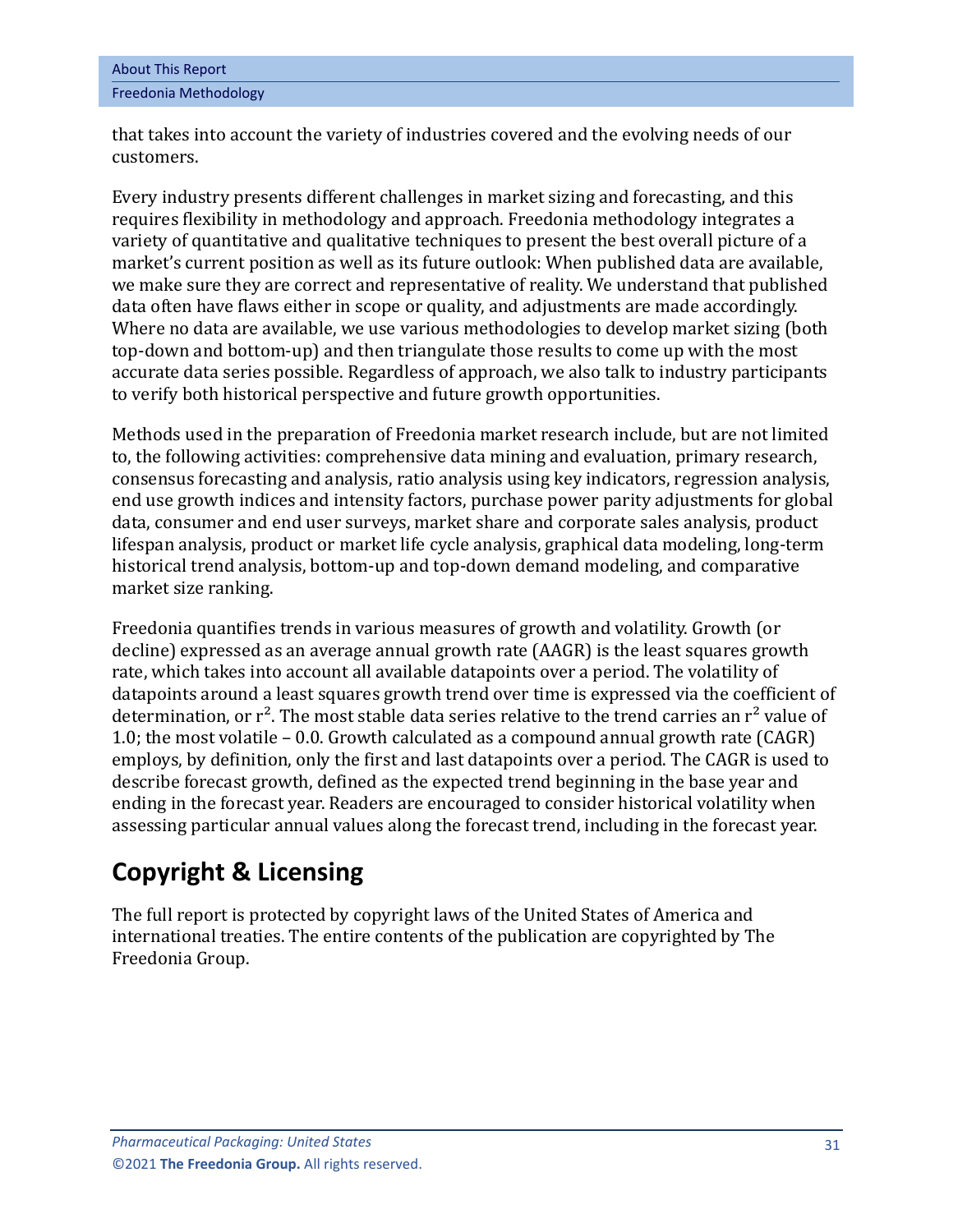### <span id="page-6-0"></span>**Resources**

#### **The Freedonia Group**

*[Global Pharmaceutical Packaging](http://www.freedoniagroup.com/DocumentDetails.aspx?ReferrerId=FL-FOCUS&studyid=4215)*

#### **[Freedonia Industry Studies](http://www.freedoniagroup.com/Home.aspx?ReferrerId=FL-Focus)**

*[Cannabis Packaging Opportunities](http://www.freedoniagroup.com/DocumentDetails.aspx?ReferrerId=FL-FOCUS&studyid=3773) [Converted Flexible Packaging](http://www.freedoniagroup.com/DocumentDetails.aspx?ReferrerId=FL-FOCUS&studyid=3731) [Corrugated & Paperboard Boxes](http://www.freedoniagroup.com/DocumentDetails.aspx?ReferrerId=FL-FOCUS&studyid=3686) [Disposable Medical Supplies](http://www.freedoniagroup.com/DocumentDetails.aspx?ReferrerId=FL-FOCUS&studyid=3631) [Global Caps & Closures](http://www.freedoniagroup.com/DocumentDetails.aspx?ReferrerId=FL-FOCUS&studyid=4045) [Global Corrugated Boxes](http://www.freedoniagroup.com/DocumentDetails.aspx?ReferrerId=FL-FOCUS&studyid=3737) [Global Disposable Medical Supplies](http://www.freedoniagroup.com/DocumentDetails.aspx?ReferrerId=FL-FOCUS&studyid=3694) Global E [-Commerce Packaging](http://www.freedoniagroup.com/DocumentDetails.aspx?ReferrerId=FL-FOCUS&studyid=3744) [Global Nonwovens](http://www.freedoniagroup.com/DocumentDetails.aspx?ReferrerId=FL-FOCUS&studyid=3693) [Global Protective Packaging](http://www.freedoniagroup.com/DocumentDetails.aspx?ReferrerId=FL-FOCUS&studyid=3741) [Medical Device Packaging](http://www.freedoniagroup.com/DocumentDetails.aspx?ReferrerId=FL-FOCUS&studyid=3782) [Nonwovens](http://www.freedoniagroup.com/DocumentDetails.aspx?ReferrerId=FL-FOCUS&studyid=3858) [Pharmaceutical Packaging](http://www.freedoniagroup.com/DocumentDetails.aspx?ReferrerId=FL-FOCUS&studyid=3816) [Plastic Film](http://www.freedoniagroup.com/DocumentDetails.aspx?ReferrerId=FL-FOCUS&studyid=3819) [Pouches](http://www.freedoniagroup.com/DocumentDetails.aspx?ReferrerId=FL-FOCUS&studyid=3878) [Protective Packaging](http://www.freedoniagroup.com/DocumentDetails.aspx?ReferrerId=FL-FOCUS&studyid=3797) [Stretch & Shrink Film](http://www.freedoniagroup.com/DocumentDetails.aspx?ReferrerId=FL-FOCUS&studyid=3796)* **[Freedonia Focus Reports](https://www.freedoniafocusreports.com/redirect.asp?progid=89534&url=/)**

*COVID [-19 Market Impact Analysis](https://www.freedoniafocusreports.com/COVID-19-Market-Impact-Analysis-FW95079/?progid=89534) [Demographics: United States](https://www.freedoniafocusreports.com/Demographics-United-States-FF95050/?progid=89534) [Electronic Health Records: United States](https://www.freedoniafocusreports.com/Electronic-Health-Records-United-States-FF40065/?progid=89534) [Global Healthcare](https://www.freedoniafocusreports.com/Global-Healthcare-FW40017/?progid=89534) [Global Medical Publishing](https://www.freedoniafocusreports.com/Global-Medical-Publishing-FW25022/?progid=89534) [Healthcare: United States](https://www.freedoniafocusreports.com/Healthcare-United-States-FF40017/?progid=89534) [Healthcare Insurance: United States](https://www.freedoniafocusreports.com/Healthcare-Insurance-United-States-FF95013/?progid=89534) [Labels: United States](https://www.freedoniafocusreports.com/Labels-United-States-FF30023/?progid=89534) [Macroeconomy: United States](https://www.freedoniafocusreports.com/Macroeconomy-United-States-FF95051/?progid=89534) [Medical Equipment & Supplies: United States](https://www.freedoniafocusreports.com/Medical-Equipment-Supplies-United-States-FF40018/?progid=89534) [Medical Services: United States](https://www.freedoniafocusreports.com/Medical-Services-United-States-FF95014/?progid=89534) [Packaging: United States](https://www.freedoniafocusreports.com/Packaging-United-States-FF30035/?progid=89534) [Pet Medications: United States](https://www.freedoniafocusreports.com/Pet-Medications-United-States-FF40060/?progid=89534) [Pharmaceuticals: United States](https://www.freedoniafocusreports.com/Pharmaceuticals-United-States-FF40040/?progid=89534)*

#### **[Freedonia Custom Research](http://www.freedoniagroup.com/CustomResearch.aspx?ReferrerId=FL-Focus)**